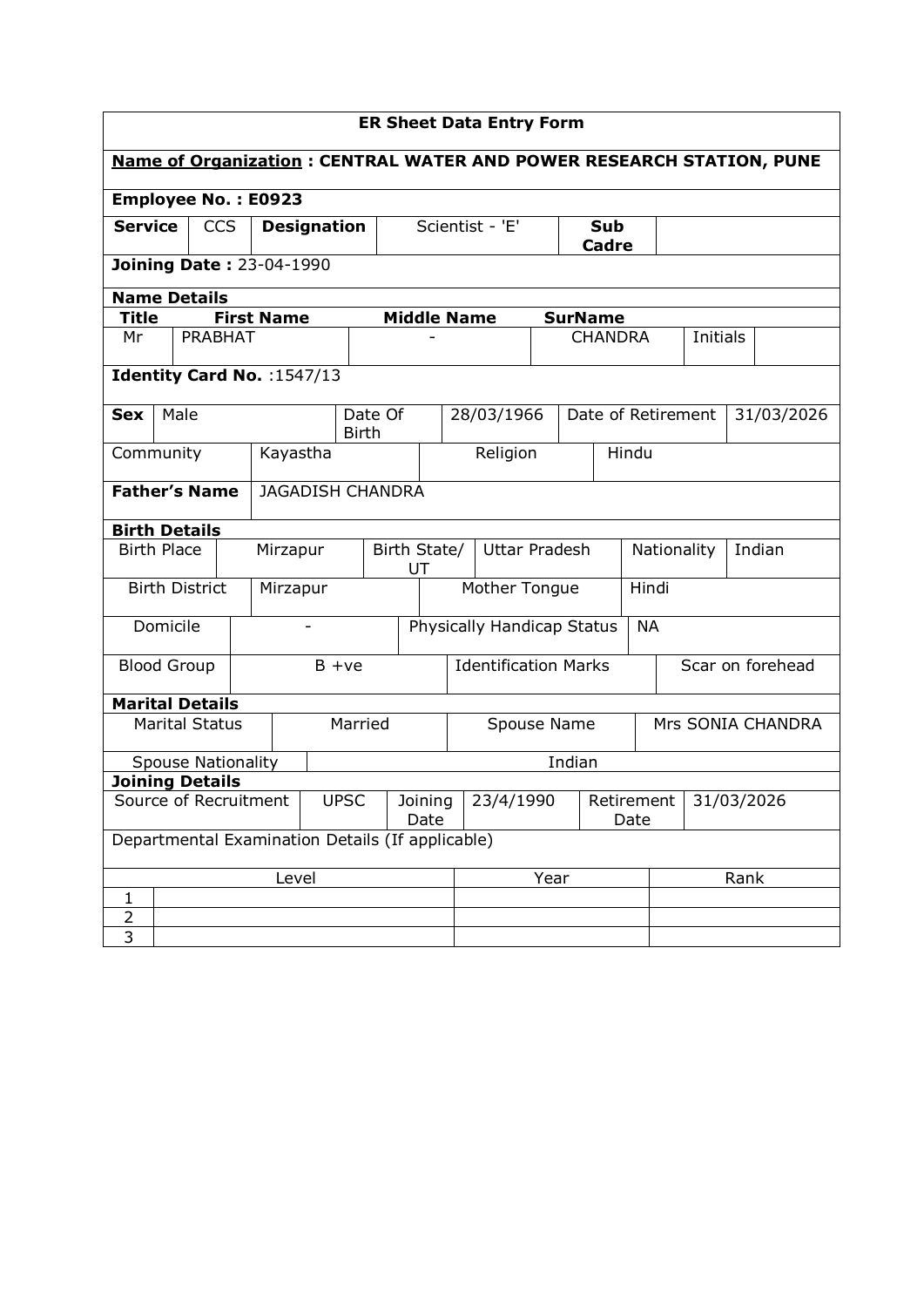| Remarks (if any)               |                  |             |              |              |  |  |  |  |
|--------------------------------|------------------|-------------|--------------|--------------|--|--|--|--|
| Languages known                |                  |             |              |              |  |  |  |  |
|                                | Name of Language | <b>Read</b> | <b>Write</b> | <b>Speak</b> |  |  |  |  |
| Indian Languages<br>1<br>Known | Hindi            | Yes         | Yes          | Yes          |  |  |  |  |
| າ<br>∠                         |                  |             |              |              |  |  |  |  |
| 3                              |                  |             |              |              |  |  |  |  |
| 4                              |                  |             |              |              |  |  |  |  |
|                                |                  |             |              |              |  |  |  |  |
| Foreign Languages<br>Known     | English          | Yes         |              | Yes          |  |  |  |  |
| C.                             |                  |             |              |              |  |  |  |  |

Details of deputation (if applicable)

| Name of the Office | Post held at that<br>time in parent<br>office | Name of post<br>(selected for<br>deputation | Period of deputation |  |
|--------------------|-----------------------------------------------|---------------------------------------------|----------------------|--|
|                    |                                               |                                             | From                 |  |
| -                  | $\overline{\phantom{0}}$                      |                                             |                      |  |

## Details of Foreign Visit

| SI.<br>No. | Place of Visit                | Date of visit                                                | Post held at<br>that time | Whether it is a<br>personal or official<br>visit | Details of<br>visit                   |
|------------|-------------------------------|--------------------------------------------------------------|---------------------------|--------------------------------------------------|---------------------------------------|
| ı.         | Cornell<br>University,<br>USA | 20 <sup>th</sup> April 1995<br>19 <sup>th</sup> October 1995 | Scientist -B              | Official                                         | Training<br><b>UNDP</b><br>Fellowship |

Transfer/Posting Detail (if applicable)

| Place                       |  | Period of posting    |              |               |  |   |                                                                                                           |  |
|-----------------------------|--|----------------------|--------------|---------------|--|---|-----------------------------------------------------------------------------------------------------------|--|
|                             |  | From                 |              |               |  |   | To                                                                                                        |  |
| -                           |  | -                    |              |               |  | ۰ |                                                                                                           |  |
|                             |  |                      |              |               |  |   |                                                                                                           |  |
|                             |  |                      |              |               |  |   | Qualification (Use extra photocopy sheets for multi qualifications, experience, training, awards details) |  |
| Qualification               |  |                      | Discipline   |               |  |   | Specialization 1                                                                                          |  |
| B.E.                        |  |                      |              |               |  |   | Civil Engineering                                                                                         |  |
| Year                        |  | Division             |              | CGPA/ % Marks |  |   |                                                                                                           |  |
| 1986                        |  | Ist Hons.            |              | 75.2%         |  |   |                                                                                                           |  |
| Institution                 |  | University           |              | Place         |  |   |                                                                                                           |  |
| University of Roorke        |  | University of Roorke |              | Roorke        |  |   |                                                                                                           |  |
| Year                        |  | Division             |              | CGPA/ % Marks |  |   | Specialization 2                                                                                          |  |
| 1990                        |  | Ist Hons.            |              | 75.2%         |  |   | Geotechnical Engineering                                                                                  |  |
| Institution                 |  | University           |              | Place         |  |   | Country                                                                                                   |  |
| University of Roorke        |  | University of Roorke |              | Roorke        |  |   | India                                                                                                     |  |
| <b>Experience</b>           |  |                      |              |               |  |   |                                                                                                           |  |
| Type of Posting             |  |                      |              |               |  |   | Level                                                                                                     |  |
| <b>Central Government</b>   |  |                      |              |               |  |   | Group B                                                                                                   |  |
| Designation                 |  |                      |              |               |  |   | <b>Present Position</b>                                                                                   |  |
| Design Assistant            |  |                      |              | Scientist "D" |  |   |                                                                                                           |  |
| Ministry                    |  |                      | Department   |               |  |   |                                                                                                           |  |
| Ministry of Water Resources |  |                      | <b>CWPRS</b> |               |  |   |                                                                                                           |  |
| Office                      |  |                      | Place        |               |  |   |                                                                                                           |  |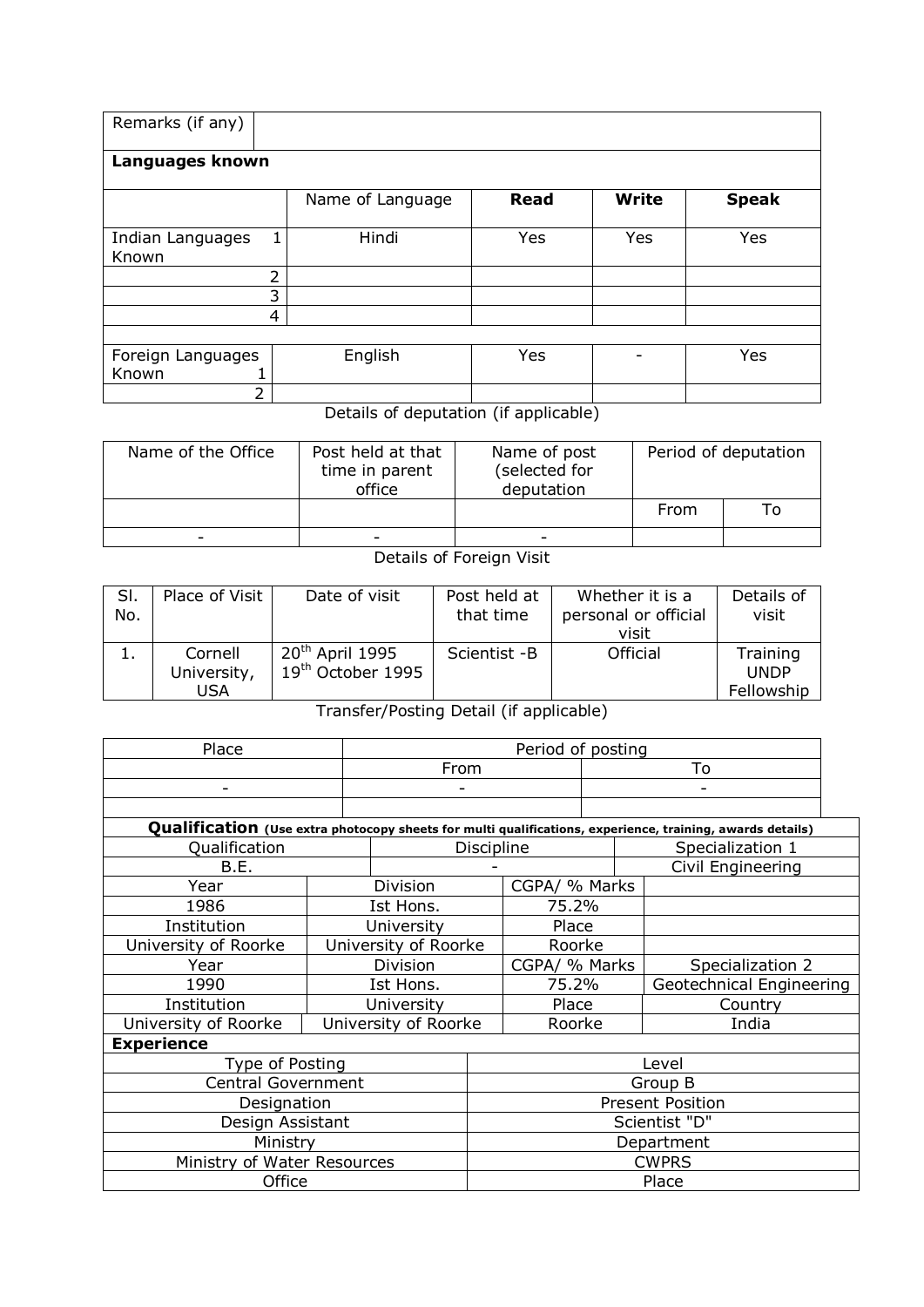|          | Sewa Bhawan, New Delhi                                                                        |                           |            |                                              |    |                                    | Khadakwasla, Pune 411024   |           |                         |                                  |  |
|----------|-----------------------------------------------------------------------------------------------|---------------------------|------------|----------------------------------------------|----|------------------------------------|----------------------------|-----------|-------------------------|----------------------------------|--|
|          |                                                                                               | <b>Experience Subject</b> |            |                                              |    |                                    |                            |           | Period of Posting       |                                  |  |
|          |                                                                                               | Major                     |            |                                              |    | Minor                              |                            |           | From                    | To                               |  |
|          |                                                                                               | <b>Water Resources</b>    |            |                                              |    | Analysis of<br>Water               |                            |           | May, 1987               | April, 1989                      |  |
|          |                                                                                               |                           |            |                                              |    | Resources                          |                            |           |                         |                                  |  |
|          |                                                                                               |                           |            |                                              |    | Data                               |                            |           |                         |                                  |  |
|          |                                                                                               | Type of Posting           |            |                                              |    |                                    |                            |           | Level                   |                                  |  |
|          |                                                                                               | Public Sector Unit        |            |                                              |    |                                    |                            |           | Executive               |                                  |  |
|          |                                                                                               | Designation               |            |                                              |    |                                    |                            |           | <b>Present Position</b> |                                  |  |
|          |                                                                                               | Prob. Executive           |            |                                              |    |                                    |                            |           | Scientist "D"           |                                  |  |
|          |                                                                                               | Ministry                  |            |                                              |    |                                    |                            |           | Department              |                                  |  |
|          |                                                                                               | Ministry of Power         |            |                                              |    |                                    |                            |           | <b>CWPRS</b>            |                                  |  |
|          |                                                                                               | Office                    |            |                                              |    |                                    |                            |           | Place                   |                                  |  |
|          |                                                                                               | NHPC, New Delhi           |            |                                              |    |                                    | Khadakwasla, Pune 411024   |           |                         |                                  |  |
|          |                                                                                               | <b>Experience Subject</b> |            |                                              |    |                                    |                            |           | Period of Posting       |                                  |  |
|          | Major                                                                                         |                           |            |                                              |    | Minor                              |                            |           | From                    | To                               |  |
|          | <b>Water Resources</b>                                                                        |                           |            |                                              |    | Design of Hydropower<br>structures |                            |           | April, 1989             | April, 1990                      |  |
|          |                                                                                               | Type of Posting           |            |                                              |    |                                    |                            |           | Level                   |                                  |  |
|          |                                                                                               | <b>Central Government</b> |            |                                              |    |                                    |                            |           | Group A                 |                                  |  |
|          |                                                                                               | Designation               |            |                                              |    |                                    |                            |           | <b>Present Position</b> |                                  |  |
|          |                                                                                               | Research Officer (Sc. B)  |            |                                              |    |                                    |                            |           | Scientist "D"           |                                  |  |
|          |                                                                                               | Ministry                  |            |                                              |    |                                    |                            |           | Department              |                                  |  |
|          | Ministry of Water Resources                                                                   |                           |            |                                              |    | <b>CWPRS</b>                       |                            |           |                         |                                  |  |
|          |                                                                                               | Office                    |            |                                              |    | Place<br>Khadakwasla, Pune 411024  |                            |           |                         |                                  |  |
|          |                                                                                               | NHPC, New Delhi           |            |                                              |    |                                    |                            |           |                         |                                  |  |
|          | Major                                                                                         | <b>Experience Subject</b> |            | Minor                                        |    | Period of Posting                  |                            |           | To                      |                                  |  |
|          | Coastal Engineering                                                                           |                           |            | Model Studies for                            |    |                                    | From<br>April, 1990        |           |                         | <b>Till Date</b>                 |  |
|          |                                                                                               |                           |            | Ports and Harbours                           |    |                                    |                            |           |                         |                                  |  |
|          |                                                                                               |                           |            | Layout, Marine                               |    |                                    |                            |           |                         |                                  |  |
|          |                                                                                               |                           |            | Outfall, Stability of                        |    |                                    |                            |           |                         |                                  |  |
|          |                                                                                               |                           |            | <b>Tidal Inlets</b>                          |    |                                    |                            |           |                         |                                  |  |
|          | Note:-Refer the Annexure to fill above Major, Minor Subjects and below given training subject |                           |            |                                              |    |                                    |                            |           |                         |                                  |  |
|          | (minimum 1 week & above)                                                                      |                           |            |                                              |    |                                    |                            |           |                         |                                  |  |
| Training |                                                                                               |                           |            |                                              |    |                                    |                            |           |                         |                                  |  |
|          | <b>Training Year</b>                                                                          |                           |            | <b>Training Name</b>                         |    |                                    |                            |           | <b>Training Subject</b> |                                  |  |
|          | 1995                                                                                          |                           |            | <b>UNDP Fellowship</b>                       |    |                                    |                            |           |                         | Water Quality modeling           |  |
|          | Level                                                                                         |                           |            | Institute Name, Place                        |    |                                    | <b>Field Visit Country</b> |           |                         | Field Visit Place (within India) |  |
|          |                                                                                               |                           | <b>USA</b> | Cornell University,                          |    |                                    |                            |           |                         |                                  |  |
|          | <b>Sponsoring Authority</b>                                                                   |                           |            | Period of Training                           |    |                                    |                            | Duration  |                         | Result                           |  |
|          | <b>UNDP</b>                                                                                   |                           | From       |                                              | To |                                    |                            | in Weeks) |                         | Qualified                        |  |
|          |                                                                                               |                           | April 1995 |                                              |    | October 1995                       |                            | 24 weeks  |                         | Qualified                        |  |
|          | <b>Awards/Publications</b>                                                                    |                           |            |                                              |    |                                    |                            |           |                         |                                  |  |
|          |                                                                                               | Type of Activity:         |            |                                              |    |                                    | Academic                   |           |                         | Non Academic                     |  |
|          |                                                                                               | <b>Activity Area</b>      |            |                                              |    | <b>Activity Subject</b>            |                            |           |                         | <b>Activity Title</b>            |  |
| Day      | Month                                                                                         | Year                      |            | Publication of Research Papers               |    |                                    |                            |           |                         | Level                            |  |
|          | June                                                                                          | 1994                      |            | Prediction of Siltation and Maintenance      |    |                                    |                            |           | <b>INDHOEC</b>          |                                  |  |
|          |                                                                                               |                           |            | Dredging for Barge Channel in Mormugao       |    |                                    |                            |           |                         | Harbour and Ocean                |  |
|          |                                                                                               |                           | Bay        |                                              |    |                                    |                            |           |                         | <b>Engineering Conference</b>    |  |
|          | August                                                                                        | 1994                      |            | Studies of Effluent Disposal scheme of Trans |    |                                    |                            |           |                         | APD-IAHR, Singapore              |  |
|          |                                                                                               |                           |            | <b>Thane Creek Industrial Area</b>           |    |                                    |                            |           |                         |                                  |  |
|          |                                                                                               |                           |            |                                              |    |                                    |                            |           |                         |                                  |  |
|          |                                                                                               |                           |            |                                              |    |                                    |                            |           |                         |                                  |  |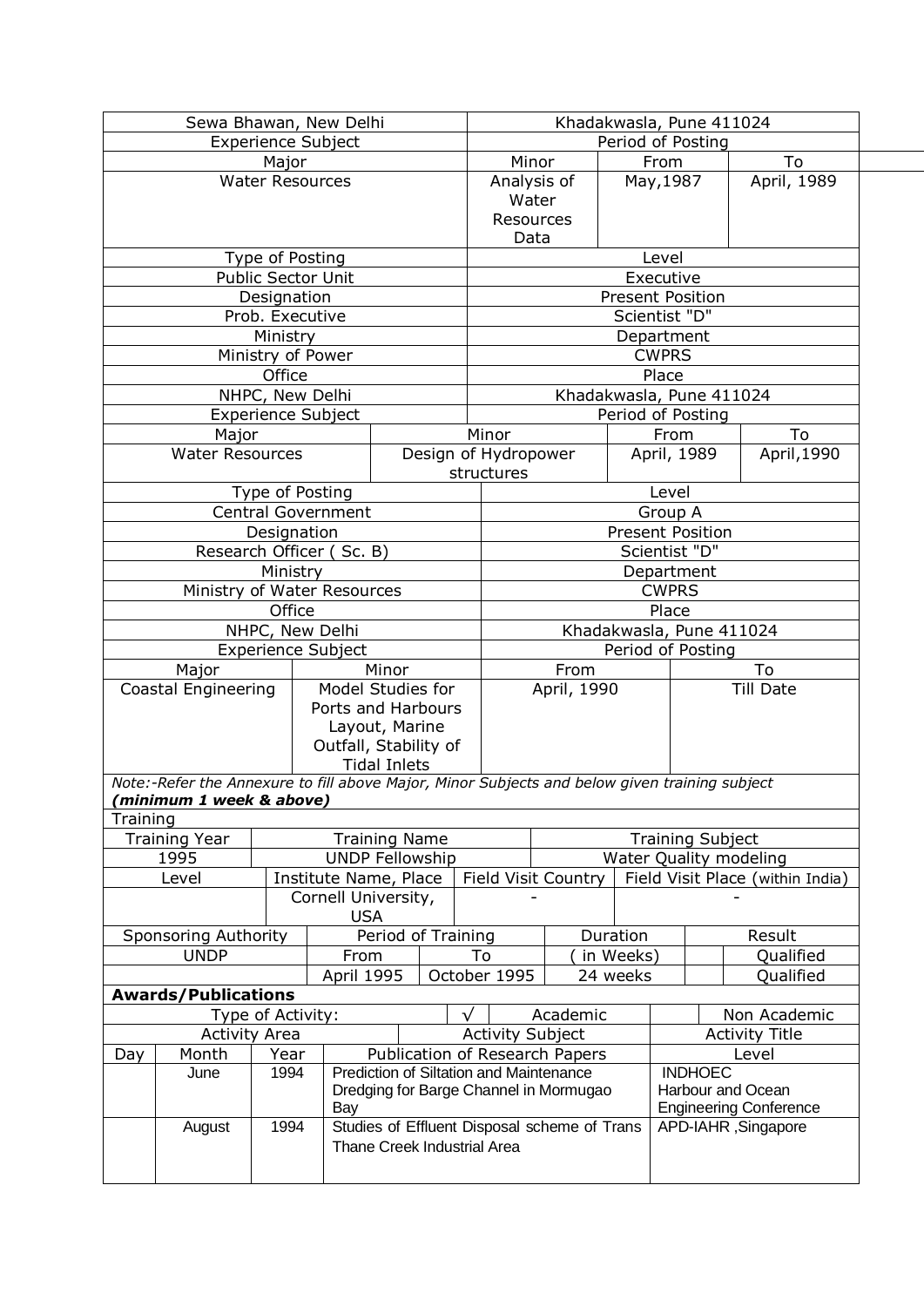| August   | 1994 | Suspended sediment and siltation trends at<br>Mormugao Port                                                                                                                                  | APD-IAHR at Singapore                                                                       |
|----------|------|----------------------------------------------------------------------------------------------------------------------------------------------------------------------------------------------|---------------------------------------------------------------------------------------------|
| June     | 1995 | Variability<br>suspended<br>sediment<br>of<br>and their implications<br>concentration<br>in<br>prediction<br>of<br>maintenance<br>dredging<br>requirements in drowned valley river estuaries | Dredging Symposium '95 at<br>Hyderabad                                                      |
| November | 1995 | Engineering<br>Coastal<br>challenges<br>in<br>development of Mormugao Port'                                                                                                                  | PIANC-PCDC third Seminar<br>- Ports and Inland<br>Waterways in developing<br>countries, Goa |
| November | 1995 | Hydraulics of Inland Waterway in<br>interconnected Mandovi - Zuari Estuarine<br>system and improvement schemes                                                                               | PIANC-PCDC third Seminar<br>- Ports and Inland<br>Waterways in developing<br>countries, Goa |
| December | 1996 | Comparison of SEFLOE II Field dilution data<br>with model CORMIX'                                                                                                                            | International Conference in<br>Ocean Engineering, Madras                                    |
| December | 1996 | Optimisation<br>Harbour<br>of<br><b>Fisheries</b><br>development near Chicalim in Goa                                                                                                        | International Conference in<br>Ocean Engineering, Madras                                    |
| August   | 1997 | Mixing of jets and plumes in Inland and<br>Coastal Waters (Technical Memorandum)                                                                                                             | <b>Central Water and Power</b><br>Research Station, Pune                                    |
| October  | 1997 | Prediction of near field dilution aspects of<br>Effluent discharge for proposed outfall in<br><b>Thane Creek</b>                                                                             | Second International R&D<br>Conference, CBIP at<br>Vadodara                                 |
| October  | 1997 | Harnessing freshwater in western<br>ghat<br>regions - Proposal for Interconnected Mandovi<br>and Zuari Estuaries in Goa State                                                                | International R&D<br>Conference, CBIP at<br>Vadodara                                        |
| November | 1997 | Hydraulic aspects of Reclamation proposals in<br>estuarine environment and role of hydraulic<br>model studies                                                                                | Dredging Symposium-97 at<br>Chennai                                                         |
| Dec      | 1997 | Improvement of Coastal Inlet at Munambam<br>for fisheries development                                                                                                                        | INCHOE-97 at<br>Thiruvanathapuram, Kerala                                                   |
| Dec      | 1997 | Contrast in Mixing Patterns of Mandovi and<br>Zuari Estuaries in Goa                                                                                                                         | INCHOE-97 at<br>Thiruvanathapuram, Kerala                                                   |
| December | 1997 | Elasto- Plastic analysis of Laterally Loaded<br><b>Piles</b>                                                                                                                                 | Indian Geotechnical<br>Conference at Vadodara                                               |
| December | 1998 | Prediction of dilution of effluents by modelling<br>of Tidal creeks and Open coasts                                                                                                          | National Seminar on Coastal<br>Zone Management,<br>Dharwad                                  |
| December | 1998 | Development of Fisheries Harbour in Rajapuri<br>Creek on west coast of India                                                                                                                 | National Seminar on Coastal<br>Zone Management,<br>Dharwad                                  |
| December | 1998 | Utility of Radio active tracer studies for<br>disposal grounds for dredged material on west<br>coast of India                                                                                | National Seminar on Coastal<br>Zone Management,<br>Dharwad                                  |
| March    | 1999 | Measurement and analysis of long period                                                                                                                                                      | National Conference on                                                                      |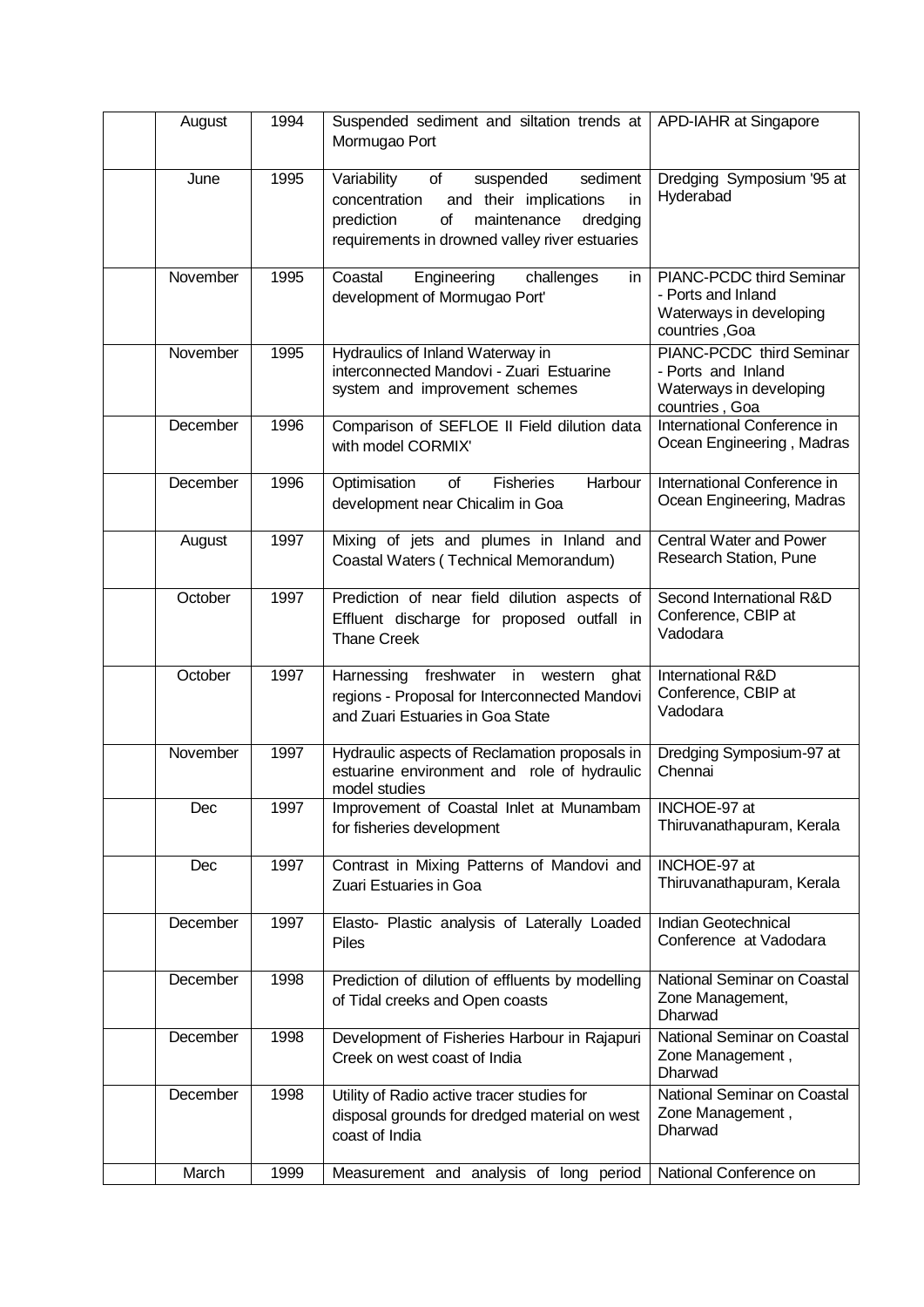|           |      | wave data at Mormugao Port                                                                             | Hydraulics HYDRO - 99 at<br>Nagpur                                                                             |
|-----------|------|--------------------------------------------------------------------------------------------------------|----------------------------------------------------------------------------------------------------------------|
| September | 2000 | Dilution aspects of submerged<br>Multiport<br>diffusers - experimental investigations                  | Journal Indian School of<br>Hydraulics(ISH)                                                                    |
| February  | 2001 | Siltation Patterns and Maintenance Dredging<br>Requirement at Mormugao Port                            | Dredging Symposium -<br>2001 at CW&PRS, Pune                                                                   |
| December  | 2001 | Near field dilution performance of Multiport<br><b>Diffusers</b>                                       | National conference on<br><b>Hydraulic and Water</b><br>Resourses - HYDRO 2001<br>at CW&PRS, PUNE              |
| December  | 2001 | Optimisation of layouts for developments at<br>Mormugao Port                                           | International Conference in<br>Ocean Engineering (ICOE -<br>2001) at Chennai                                   |
| December  | 2001 | Modelling for blockage schemes in Mandovi-<br>Zuari estuary                                            | International Conference in<br>Ocean Engineering (ICOE -<br>2001) at Chennai                                   |
| November  | 2002 | Development of tidal energy and role of<br>hydraulic analysis and Model studies                        | National Scientific Seminar,<br>New Delhi                                                                      |
| Dec       | 2002 | Improvement of<br>Munambam<br>Inlet<br>$\qquad \qquad -$<br>Evaluation of post construction behaviour  | Water resources and Ocean<br>engineering - HYDRO 2002<br>at IIT, Mumbai                                        |
| Dec       | 2002 | Optimisation of layout for Passenger cruise<br>vessel berth at Mormugao Port                           | Water resources and Ocean<br>engineering - HYDRO 2002<br>at IIT, Mumbai                                        |
| October   | 2003 | Selection of Disposal grounds for Dredged<br>material for Mormugao Port development<br>schemes         | Dredging Symposium -<br>2003 at Mumbai                                                                         |
| December  | 2003 | Models can save Billions - Case study for<br>Development of Mormugao Port                              | International Conference on<br><b>Coastal and Ocean</b><br>technology at NIOT,<br>Chennai                      |
| December  | 2003 | Optimisation of layout for development of<br>fishing harbour in Vasco, Goa - A case study              | HYDRO - 2003 at CWPRS,<br>Pune                                                                                 |
| September | 2004 | Harnessing Port Development Potential in<br>Large Bays - A case Study of Mirya<br>Bay at Ratnagiri     | Seminar on "Ports of India<br>- Future Development and<br>Challenges" at Mumbai by<br>Institution of Engineers |
| December  | 2004 | Potential of Drowned Valley Estuaries on<br>Indian West coast<br>for<br>development and<br>harnessing  | INCHOE 2004 at NIO, Goa                                                                                        |
| December  | 2004 | Hydraulic Studies for development of Barge<br>Channel in Zuari estuary, Goa                            | HYDRO - 2004, Nagpur                                                                                           |
| December  | 2005 | Hydraulic studies for development of port craft<br>jetty and fishing harbour at Mormugao port,<br>Goa" | HYDRO -05 at SIT, Tumkur<br>(Karnataka)                                                                        |
| December  | 2006 | Utility of Vadem bay for development of                                                                | All India Seminar on                                                                                           |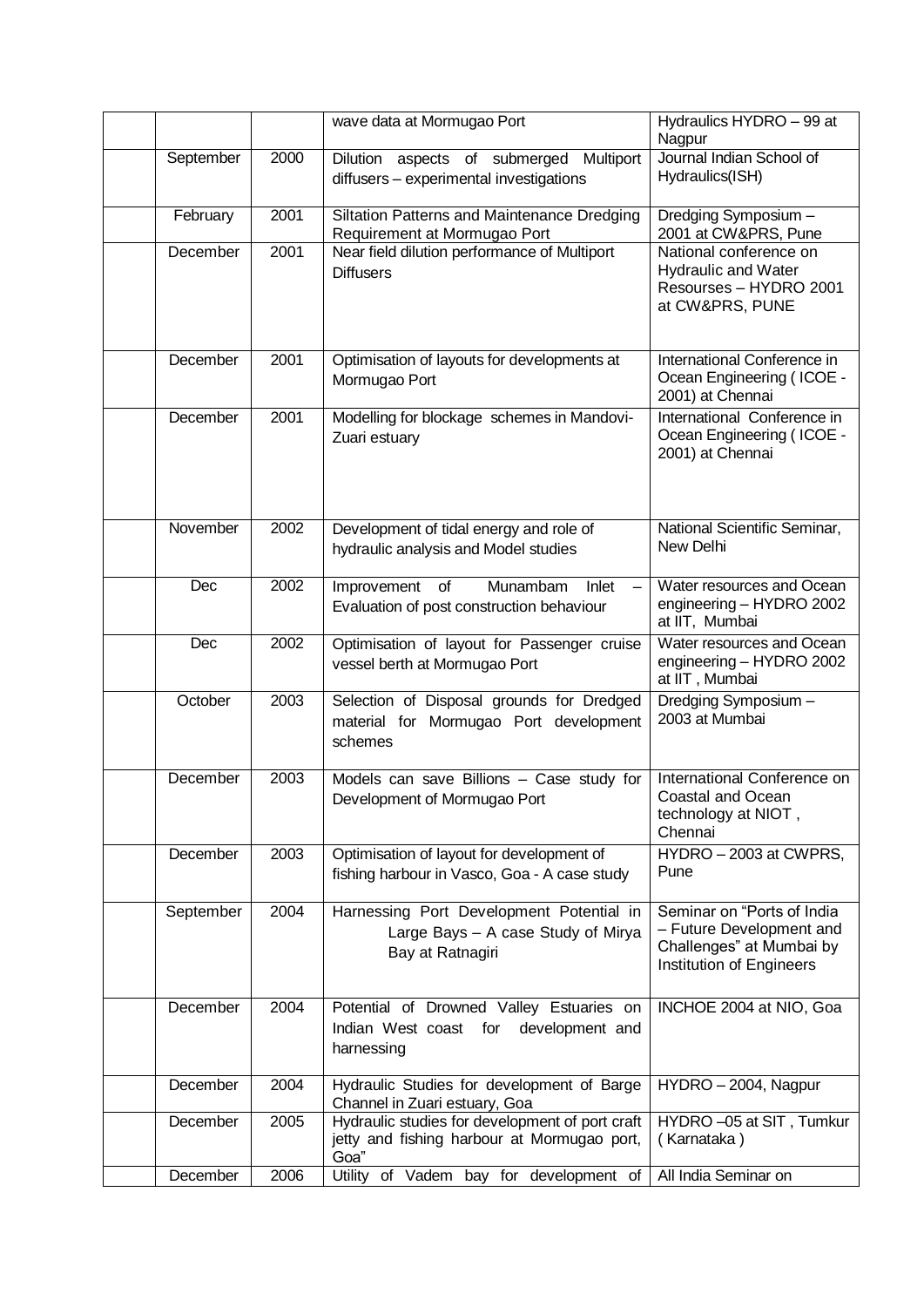|                      |              | shipyard in Goa                                                                                              | Business opportunities in the<br>Maritime sector of India                                                                                                        |
|----------------------|--------------|--------------------------------------------------------------------------------------------------------------|------------------------------------------------------------------------------------------------------------------------------------------------------------------|
| February             | 2007         | Improvement schemes for Inland Waterway of<br>Mandovi - Zuari - Cumbarjua canal system,<br>Goa               | National Convention on<br>Dredging and Management<br>of Inland Water Resources<br>at Visakhapatnam                                                               |
| December             | 2007         | Hydraulic potential for development of Port<br>and Fresh water harnessing at Jaigad,<br>Maharashtra          | . INCHOE $-2007$ at NITK,<br>Surathkal                                                                                                                           |
| November             | 2008         | Hydraulic Studies for development of Shipyard<br>in Vadem bay, Goa: Conformity in Model -<br>Prototype       | Indian National Conference<br>on Advances in Hydraulic<br>Engineering with special<br>emphasis on Model -<br>prototype conformity"<br>(INCAHE) at CWPRS,<br>Pune |
| February             | 2009         | Approach channels and natural wave<br>attenuators - A case study of Mormugao<br>port development             | <b>International Conference</b><br>in Ocean Engineering<br>(ICOE) at IIT Madras                                                                                  |
| December             | 2008         | 1D Hydraulic model studies for harnessing<br>Mandovi<br>water resources<br>-Zuari<br>in<br>estuaries of Goa, | HYDRO 08 at Jaipur                                                                                                                                               |
| December             | 2010         | Effect of Dredge Disposal on local morphology<br>in high tidal region of Gulf of Kutch                       | HYDRO 2010 at MMEC,<br>Mullana                                                                                                                                   |
| December             | 2010         | Shape characteristics of a tidal creek in arid<br>region                                                     | HYDRO 2010 at MMEC,<br>Mullana                                                                                                                                   |
| December             | 2011         | Analysis of Sediment Yield Data in Tapi Basin                                                                | HYDRO 2011 at SVNIT,<br>Surat                                                                                                                                    |
| December             |              | Optimization of Layout for Shipyard                                                                          |                                                                                                                                                                  |
|                      | 2011         | Development in a Bay                                                                                         | HYDRO 2011 at SVNIT,<br>Surat                                                                                                                                    |
| February             | 2012         | Development of Fishing harbours at Coastal<br>Inlets                                                         | Eighth International<br>Conference on Coastal and<br>Port Engineering in<br><b>Developing Countries</b><br>PIANC - COPEDEC VIII at<br>IIT Madras, Chennai        |
| December             | 2012         | Estimation of Sediment Yield using Swat<br>Model - Generation of Input Data for Tapi<br><b>Basin</b>         | HYDRO 2012 at IIT<br>Bombay, Mumbai                                                                                                                              |
| December             | 2012         | Optimization of Layout for Marina Facility at<br>Sancoale, Goa                                               | HYDRO 2012 at IIT<br>Bombay, Mumbai                                                                                                                              |
| February             | 2013         | Optimization of Layout of a Fishing Harbour<br>at Colachel, Tamilnadu                                        | National Seminar on Marine<br>Infrastructure at Mumbai                                                                                                           |
| December<br>February | 2013<br>2012 | Sediment Yield Estimation using SWAT<br>Modei in Upper Tapi Basin<br>Utility of Physical Model Studies for   | <b>International Conference</b><br>HYDRO 2013 at IIT<br>Madras, Chennai<br>INCHOE 2014 at NIO, Goa                                                               |